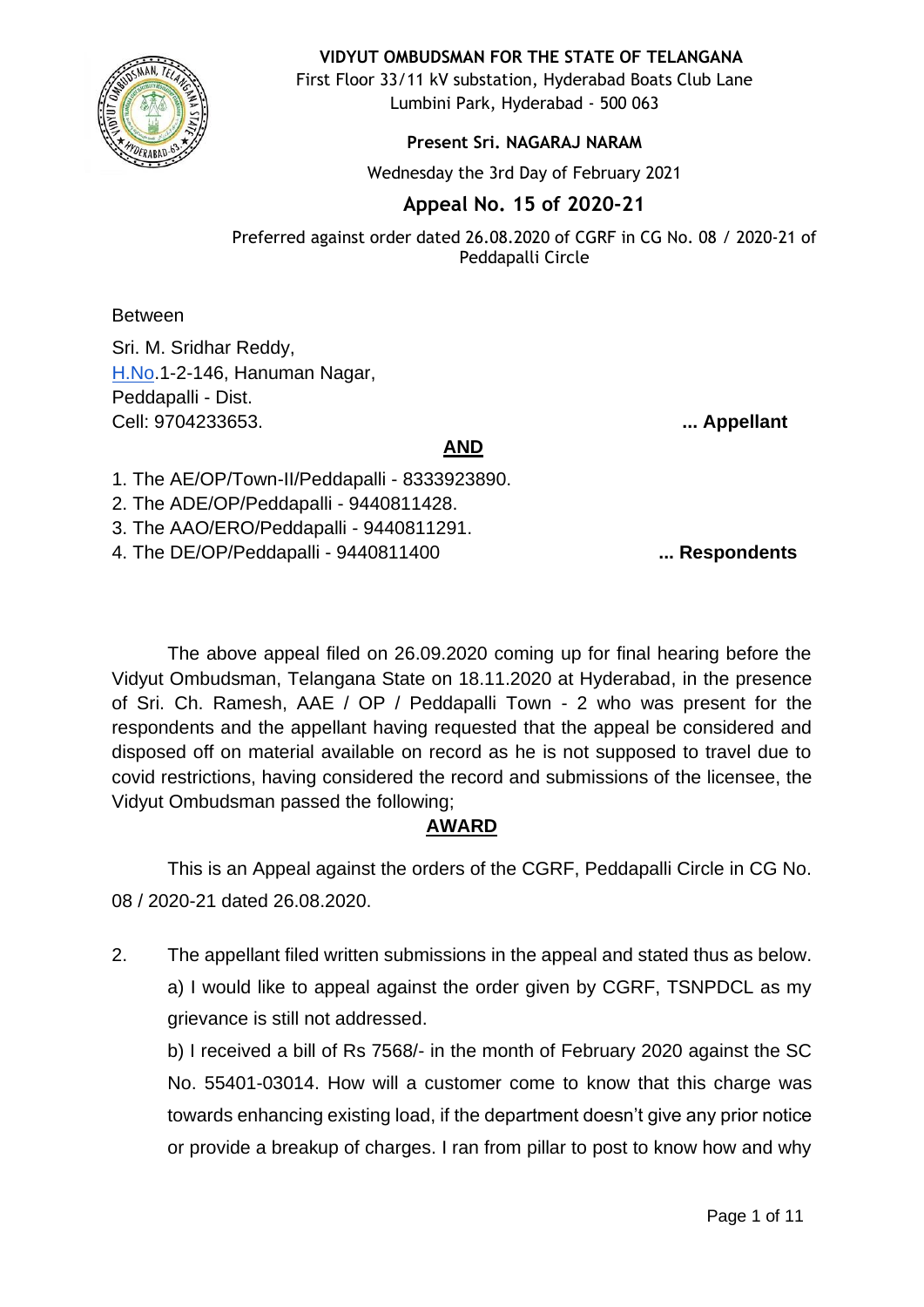I got a high bill, but did not get any response from the department. I was orally told that I have more electrical appliances in my home, but still no body bothered to explain what are these charges and how are they calculated. Only after filing complaint with the consumer grievance forum, I was orally told by the officer heading the forum that these are not ACD charges but towards enhancing existing load.

c) Nobody from the department visited our home and inspected the appliances before levying these charges and did so based on some wild imagination. After coming to know that these charges are based on appliances, I was requested to reduce the load of 2 KW which is said to be because of geyser which I never had. In order to cover up the earlier mistake now I'm told as per the forum order that I have a rice cooker which use 1 KW. Its true that we have a rice cooker of Panasonic model SR-WA-10 which uses 550W as per label on rice cooker. Now I see that your reinspection report increased my AC load from 1500 W to 1800W which again contradicts your own earlier inspection detail and added a cooler for 200 W which I don't have at all. The difference between the details in the inspection and re-inspection reports show that there was no inspection done at all initially. Instead of rectifying the error by reducing the load of geyser, the department chose to cover up the mistake by adding some other devices and increase the load of AC. The other connection SC No. 55401-04280 which has bore motor of 0.5 HP and got increased to 2 KW was reduced to 1 KW and I thank your department for that, but it was done after the first reinspection itself, even before I raised complaint with CGRF and this wasn't something which was done after I filed complaint and in fact there was no re-inspection done after I filed complaint with CGRF. So I am of the opinion that I did not get any relief from the forum which delivered the order only on the basis of the respondents' reply without considering my grievance.

d) I wonder if we are the only household in Peddapalli town which has AC and rice cooker at home as no other residential connection in our surroundings has a load of 4 KW. I know that I can get the details of how many residential connections have a load of 4 KW in our area with the help of and RTI query.

e) When banks are offering moratorium to postpone loan installments in these turbulent pandemic times, the department chose to burden customers with additional load enhancement charges apart from regular consumption charges.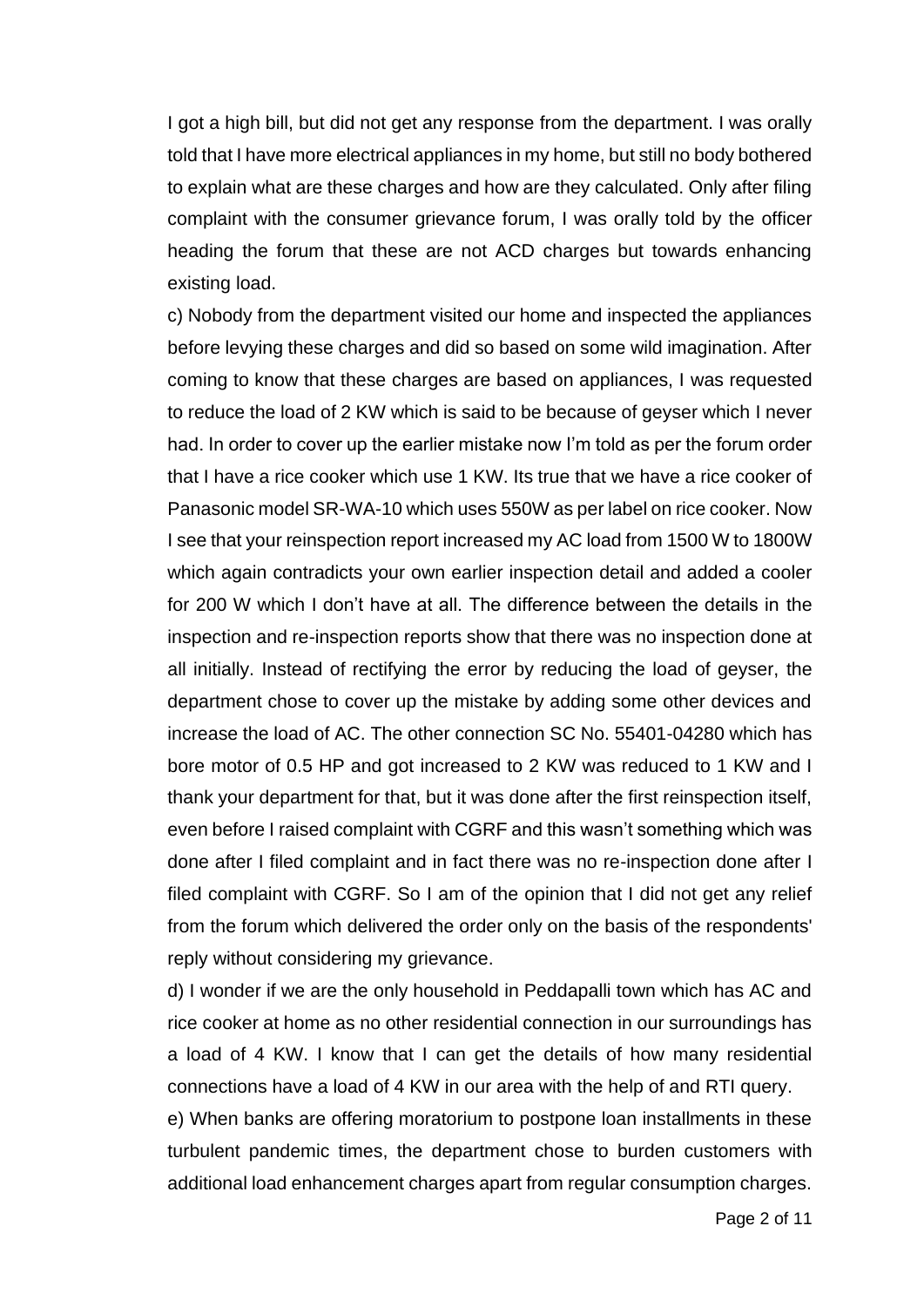f) I am a senior citizen aged 65 and we are only two people living in the house. When I filed a complaint which was still pending with the consumer grievance forum but my power connection was disconnected by the department on 24.08.2020 and I was forced to make the entire payment for restoring the power connectivity. Having made the entire payment, the company have left me with no option but to file a complaint with the consumer court for the service deficiency and inconvenience caused to me by the department. Before that I wanted to use this opportunity to appeal against the order given, though I have very little faith that this authority will take a sympathetic view of my appeal after experiencing the high handedness of the electricity department.

3. The respondent licensee filed a reply to the representation and stated thus vide Lr. No. 739 dt.13.10.2020 stating as follows:-

a) That the regular inspections have been carried out for detecting the additional loads connected by the consumers other than sanctioned load. The service connection No. 55401-03014, Cat-LT 1 and SC No. 55401-04280, Cat - LT 1, Peddapalli was inspected by Sri. Srinivas, Ex-ADE / TSNPDCL / Warangal on 16.11.2019 and it was noted the following loads in the consumer premises:-

| Service No. 55401-03014 |                     |                             |          |                     |  |
|-------------------------|---------------------|-----------------------------|----------|---------------------|--|
| SI. No.                 | Particulars of load | Rating of the item in watts | Quantity | Total load in watts |  |
| 1                       | <b>AC</b>           | 1500                        | 1        | 1500                |  |
| $\overline{2}$          | Geyser              | 2000                        |          | 2000                |  |
| 3                       | Fan                 | 60                          | 4        | 60                  |  |
| $\overline{4}$          | Fridge              | 180                         | 1        | 180                 |  |
| 5                       | Television          | 100                         | 1        | 100                 |  |
| 6                       | Led Bulb            | 10                          | 5        | 50                  |  |
| Total                   |                     |                             |          | 3890                |  |

| Service No. 55401-04280 |                                     |               |          |                        |                |  |
|-------------------------|-------------------------------------|---------------|----------|------------------------|----------------|--|
| SI.No.                  | Particulars of load   Rating of the | item in watts | Quantity | Total load in<br>watts | MD<br>Recorded |  |
|                         | Motor                               | 1500          |          | 1500                   | 1.3 KW         |  |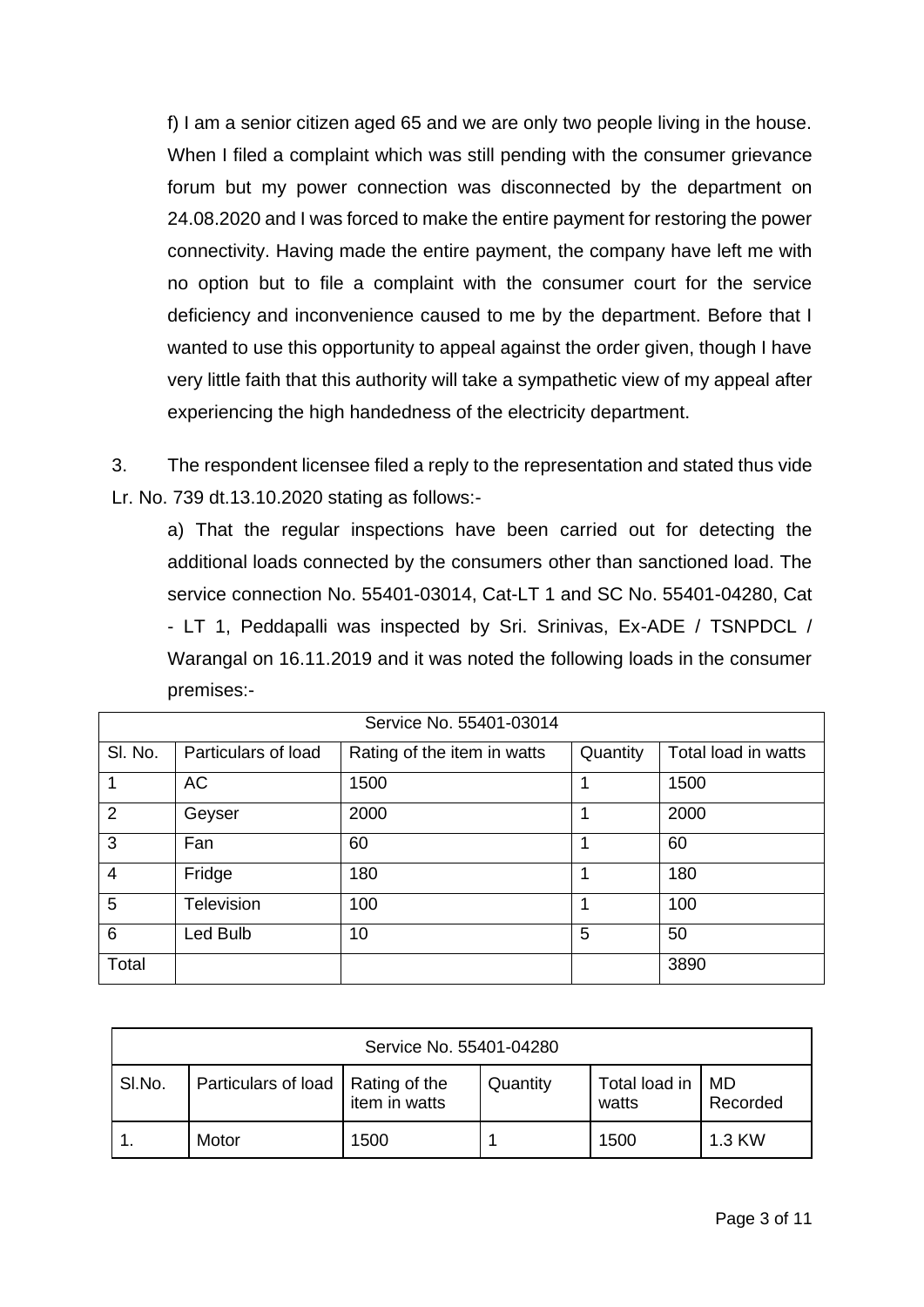b) Hence, the development charges was raised for regularisation of the excess load of 4 KW against existing contracted 0.28 KW of SC No. 55401-03014 and another SC No. 55401-04280 for excess load of 1.25 KW against existing contracted load of 0.25 KW and PA notices were issued to the consumer on 03.12.2019 and the amount was affected in the CC bills in the month of Feb'2020.

c) The consumer service 55401-03014 having additional load of nearly 4 KW development charges Rs. 6582 included against connected load 4 KW in the month of February 2020 bill. The consumer registered a complaint through TSNPDCL toll free number on 28.03.2020 and the same was informed to the concerned officer from customer care center and on same day the concerned officer contacted the appellant on phone due to Covid-19 lockdown and explained as to how the amount was raised on his services.

d) In presence of the appellant the loads of the service connections 55401- 03014, 55401-04280 were re-inspected on 15.04.2020 by the AAE / OP / Peddapalli Town 2 and found the following loads:-

| Service No. 55401-03014       |                     |                                                                |             |                     |  |
|-------------------------------|---------------------|----------------------------------------------------------------|-------------|---------------------|--|
| SI. No.                       | Particulars of load | Rating of the item in watts                                    | Quantity    | Total load in watts |  |
| 1                             | Fans                | 60                                                             | 5           | 300                 |  |
| $\overline{2}$                | <b>LED Bulbs</b>    | 9                                                              | 6           | 54                  |  |
| 3                             | Fridge              | 200                                                            | 1           | 200                 |  |
| $\overline{4}$                | <b>TV</b>           | 200                                                            | $\mathbf 1$ | 200                 |  |
| 5                             | <b>Rice Cooker</b>  | 1000                                                           | 1           | 1000                |  |
| 6                             | AC (1.5T)           | 1800                                                           | 1           | 1800                |  |
| $\overline{7}$                | Cooler              | 200                                                            | 1           | 200                 |  |
| Total connected load in watts |                     |                                                                |             | 3754                |  |
| Service No. 55401-03014       |                     |                                                                |             |                     |  |
| SI. No.                       | Particulars of load | Total load in watts<br>Quantity<br>Rating of the item in watts |             |                     |  |
| 1                             | Bore Well motor     | 750                                                            | 1           | 750                 |  |
| Total connected load in watts |                     |                                                                |             | 750                 |  |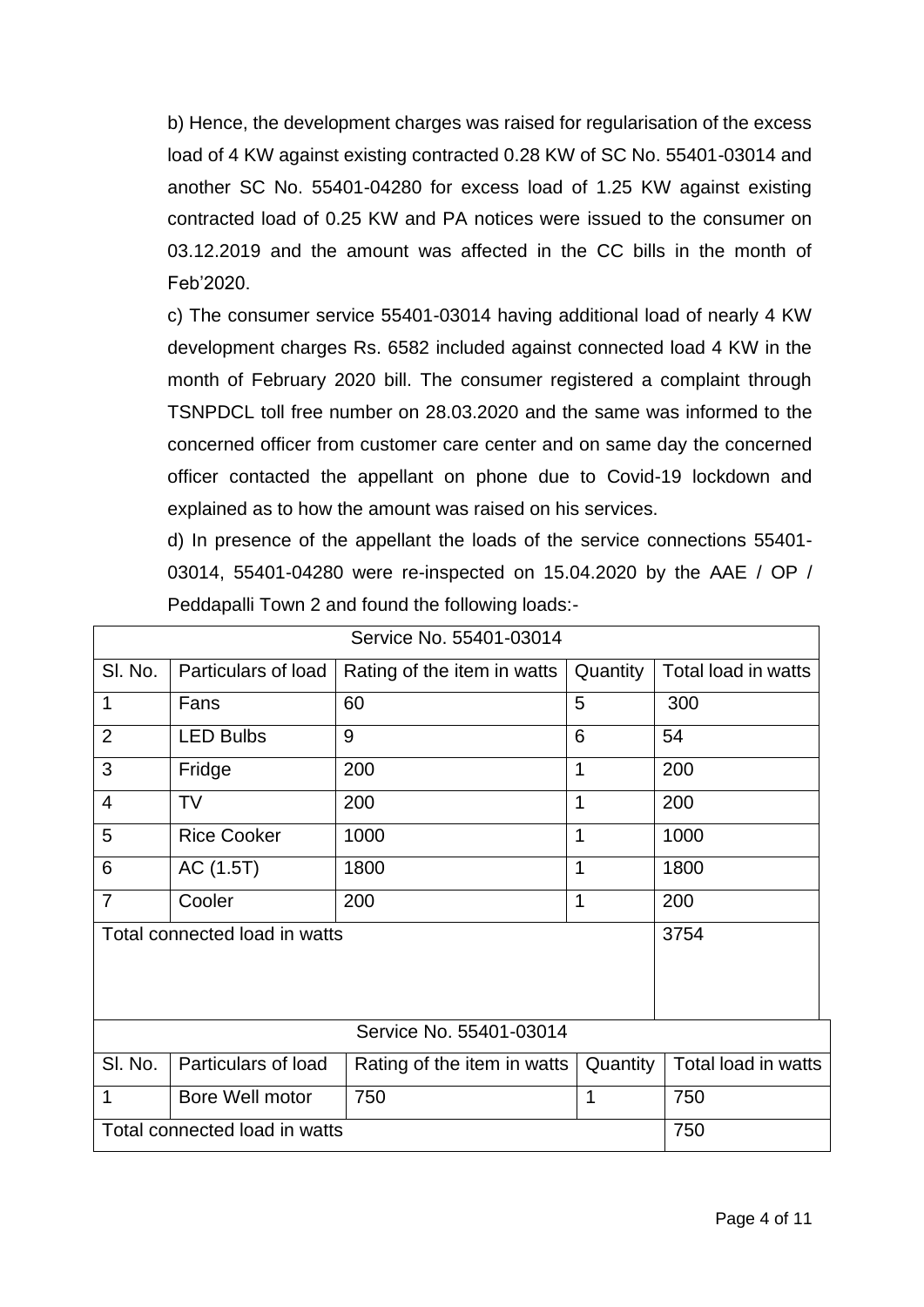e) On the day of re-Inspection of services, it is found that service connection No. 55401-03014 having nearly the same load as per previous inspection report, the other service connection No. 55401-04280 have reduced connected load than previous inspection mentioned load, so that additional demand of development charges raised for 1 KW to be withdrawn. Accordingly, the proposal for withdrawal is sent to AAO / ERO / Peddapalli. The withdrawal was effected in August 2020.

f) At the time of re-inspection, it is found that the geyser was removed and AC 1.5 ton load is 1800 Watts is correctly taken for calculating load as mentioned in the re-inspection report. The cooler was seen in the consumer premises and reported in calculation of load.

g) It is stated that the services inspected in November 2019 and raised demand in consumer bill of February 2020. Since, this is not in the period of Corona Pandemic. The service connections were disconnected on 24.08.2020 due to non payment of CC charges amount of Rs 1725/- from June 2020 to August 2020. The licensee has not insisted the consumer for payment of development charges as the dispute of the case is pending at CGRF Warangal.

h) It is requested kindly to settle the matter based on submissions to the appeal on behalf of TSNPDCL.

4. The appellant has filed a rejoinder to the response of the licensee and stated thus.

a) It was mentioned that the reason for disconnection of my service was because of the outstanding regular charges and payment of development charges was not insisted. It stated that it is not possible to make an online payment for part of payment of electricity consumption charges. He stated that the department itself has advertised to pay dues online during the period of pandemic. Even then he visited the office and made a physical payment of Rs. 920/- against the total bill of Rs 7568/- on 13.05.2020. If the receipt is noticed the consumption charges on that bill was Rs. 461/-, whereas I made an advance payment of Rs. 920/-. There was no regular reading taken or bills issued during the period of pandemic and when he visited the office again in the later months, he was told that he will have to make the full payment and he was not allowed to make part payment and he had no option to make online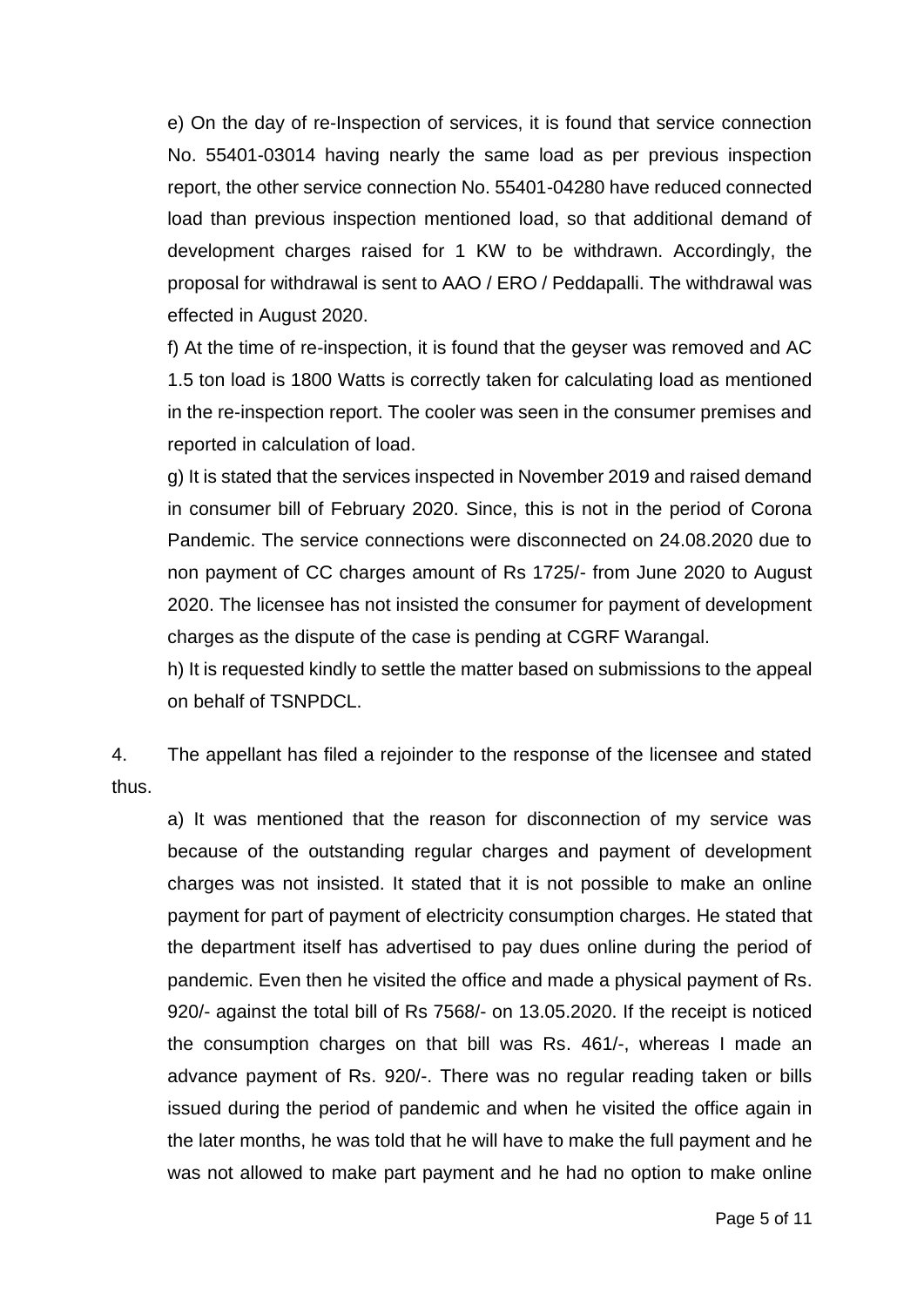part payment. Needless to repeat that the bill for Rs 7568/- which I received has no breakup of charges and there is no mention of development charges anywhere. The connection was disconnected on showing the receipt power restored. When electricity department minster had announced that there will be option given to customers to pay the electricity dues on installment due to financial stress people are going through, the department chose to disconnect his service when there was an open complaint and he is glad your department accepted that.

b) Only after he filed a complaint with the consumer forum I was orally told that these are development charges and until then I was under impression that these are ACD charges. There is complete lack of transparency of breakup of charges in the bill he received or the way the department is operating. The total amount on the bill is Rs 461/- and the net amount displayed is Rs 7568/- how will a customer know that those charges are for. He get the same reply that he has more appliances at his home but if there was a notice ever addressed to him about the connected load or the regularisation of connected load before he had filed complaint with consumer forum, he would like to see that.

c) He stated that he still maintain that there was no so called inspection conducted by Mr. Srinivas on 16.11.2019 in our premises as mentioned in the letter and without visiting our premises the load was calculated based on some assumption. If there is an evidence that will prove that inspection was carried out at my premises on 16.11.2019 and that he came to know about development charges he request the department to furnish that. A mere report of their backend application cannot be an evidence of inspection.

d) It was mentioned that the development charges were levied on the connection before the covid pandemic. He knew that most of his neighborhood houses received inflated bills with development charges in the month of June after pandemic just because he pointed out in the complaint that he is only one who was levied with these charges in my locality. He will file an RTI query and get the details of development charges levied during the months of pandemic.

e) he is tired of repeating the details of electrical appliances, he has at his home again and again. If the appliances at his home change after every inspection, there must be something wrong in the inspection itself. If not, why did the load enhancement levied on the bore connection was reduced after he has filed the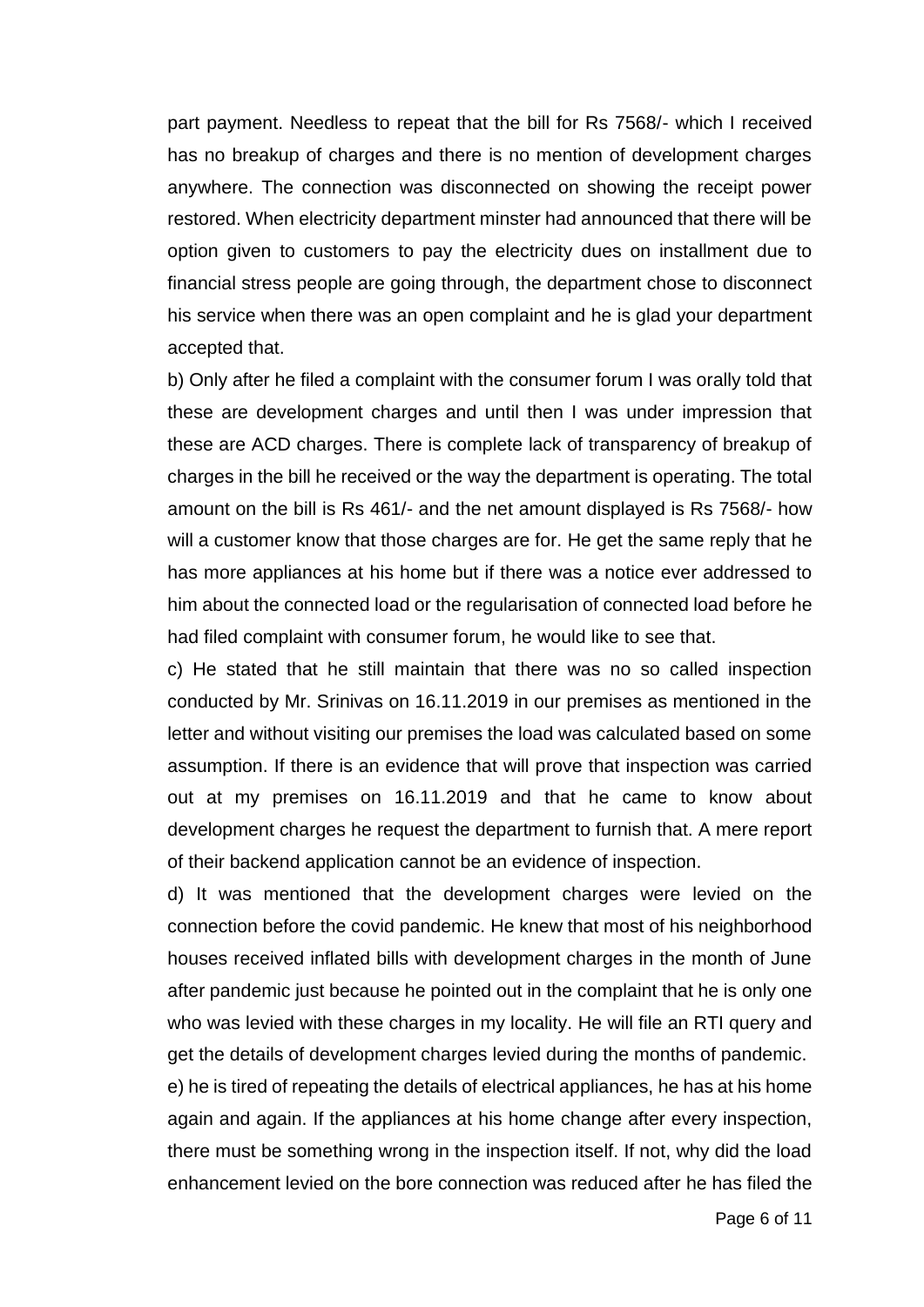complaint, he does not have either a geyser or a cooler and there is no way connected load to the premises can be more than 3 KW.

5. This authority has heard officer of the licensee and perused the record. The short issue that arises for consideration is that, whether appellant is entitled to the relief as sought by him.

6. The appellant stated that he is a resident of 1-2-146/2, Hanuman Nagar, Peddapalli and is a senior citizen aged about 65 years. There are only two people living in the house. He has alleged that without any prior notice the respondents directly added the amount towards excess connected load over contracted load against the service connection No. 55401 03014 and 55401 04280 in the month of February 2020. That he came to know of the amount levied in the bill during the CGRF hearing. It is alleged that no one visited and inspected the appliances before levying the said charges.

7. The respondent No.1, AAE / OP / Peddapalli Town-II vide his written submission dated 13.10.2020, stated that during the regular inspection on 16.11.2019, the following loads were found to be connected in the premises:-

| Service No. 55401-03014 |                     |                             |          |                            |  |
|-------------------------|---------------------|-----------------------------|----------|----------------------------|--|
| SI. No.                 | Particulars of load | Rating of the item in watts | Quantity | <b>Total load in Watts</b> |  |
| 1.                      | <b>AC</b>           | 1500                        |          | 1500                       |  |
| 2.                      | Geyser              | 2000                        | 1        | 2000                       |  |
| 3.                      | Fan                 | 60                          | 1        | 60                         |  |
| 4.                      | Fridge              | 180                         |          | 180                        |  |
| 5.                      | <b>Television</b>   | 100                         | 1        | 100                        |  |
| 6.                      | Led Bulb            | 10                          | 5        | 50                         |  |
| Total                   |                     |                             |          | 3890                       |  |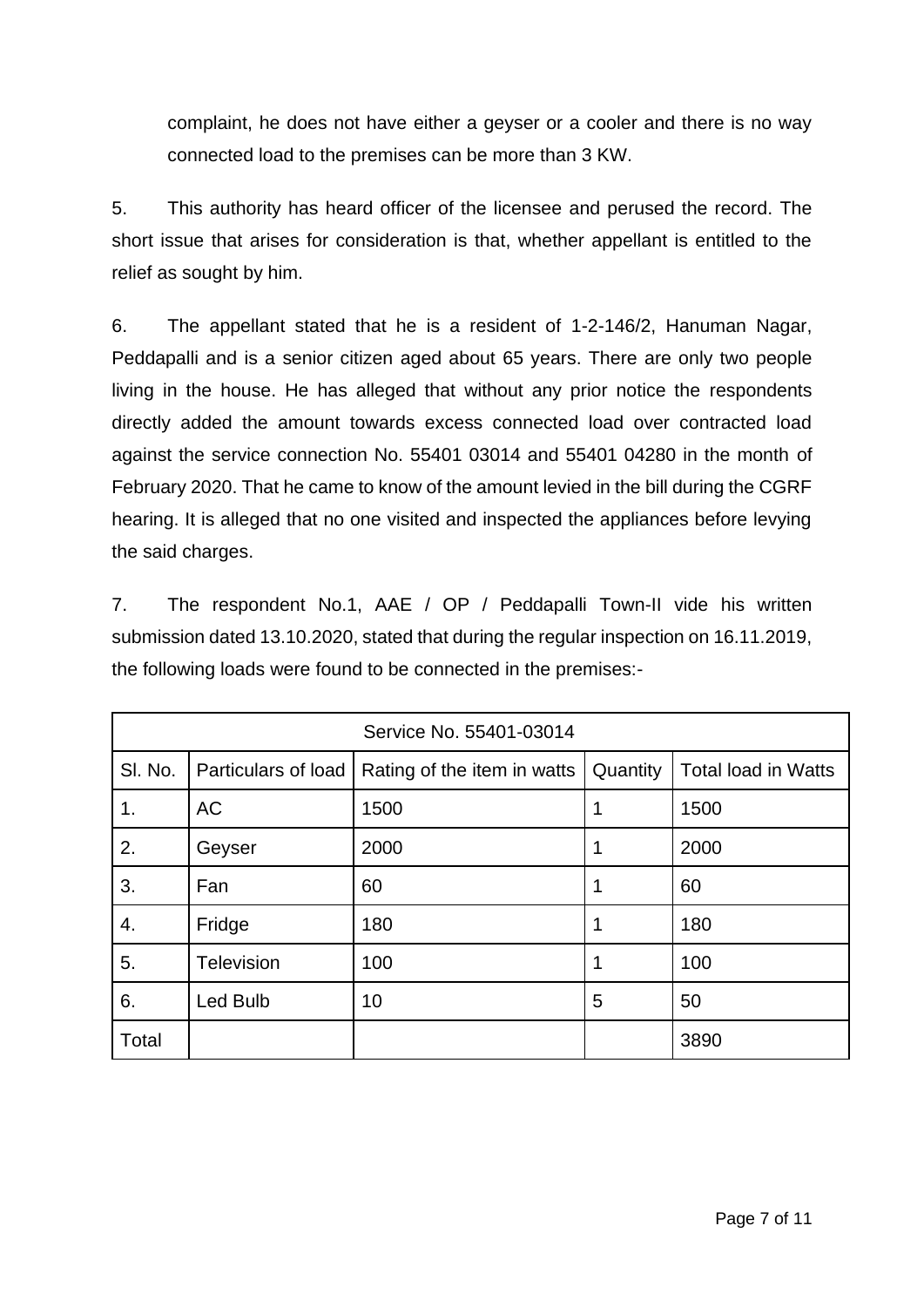| Service No. 55401-04280                                                                 |                 |     |  |     |  |  |
|-----------------------------------------------------------------------------------------|-----------------|-----|--|-----|--|--|
| SI. No.   Particulars of the load   Rating of the item in Watts   Quantity   Total Load |                 |     |  |     |  |  |
|                                                                                         | Bore Well motor | 750 |  | 750 |  |  |
| Total connected load in watts                                                           | 750             |     |  |     |  |  |

8. In view of the above it is stated that the development charges and security deposit have been included for regularisation of excess connected load of 4 KW over contracted load of 0.28 KW against SC No. 55401-03014, similarly for excess connected load of 1.25 KW over contracted load of 0.25 KW. Provisional Assessment notices were issued to the appellant vide case No. PDPL / PDP / PDPL / 3132 / 19 dated 03.12.2019 and PDPL / PDP / PDPL / 3133 / 19 dated 03.12.2019, respectively. The said PA notices were stated to have been issued to the appellant on 13.12.2019, but the appellant has denied such claim. Subsequently the demanded amount was affected in the CC bills in the month of Feb' 2020.

9. Aggrieved by the above levy of demand charges over excess connected load the appellant registered a complaint vide consumer complaint reg No. (1) 2003284865 and (2) 2003284866 on 28.03.2020. Subsequently in the presence of appellant the connected loads of subject service connections were reinspected on 15.04.2020 by AAE / OP / Peddapalli Town-II and he found the following loads connected in the premises:-

| Service No. 55401-03014       |                     |                             |          |                     |  |
|-------------------------------|---------------------|-----------------------------|----------|---------------------|--|
| SI. No.                       | Particulars of load | Rating of the item in watts | Quantity | Total load in watts |  |
| 1 <sub>1</sub>                | Fans                | 60                          | 5        | 300                 |  |
| 2.                            | <b>LED Bulbs</b>    | 9                           | 6        | 54                  |  |
| 3.                            | Fridge              | 200                         | 1        | 200                 |  |
| 4.                            | TV                  | 200                         |          | 200                 |  |
| 5.                            | <b>Rice Cooker</b>  | 1000                        |          | 1000                |  |
| 6.                            | AC(1.5T)            | 1800                        |          | 1800                |  |
| 7.                            | Cooler              | 200                         | 1        | 200                 |  |
| Total connected load in watts |                     |                             |          | 3754                |  |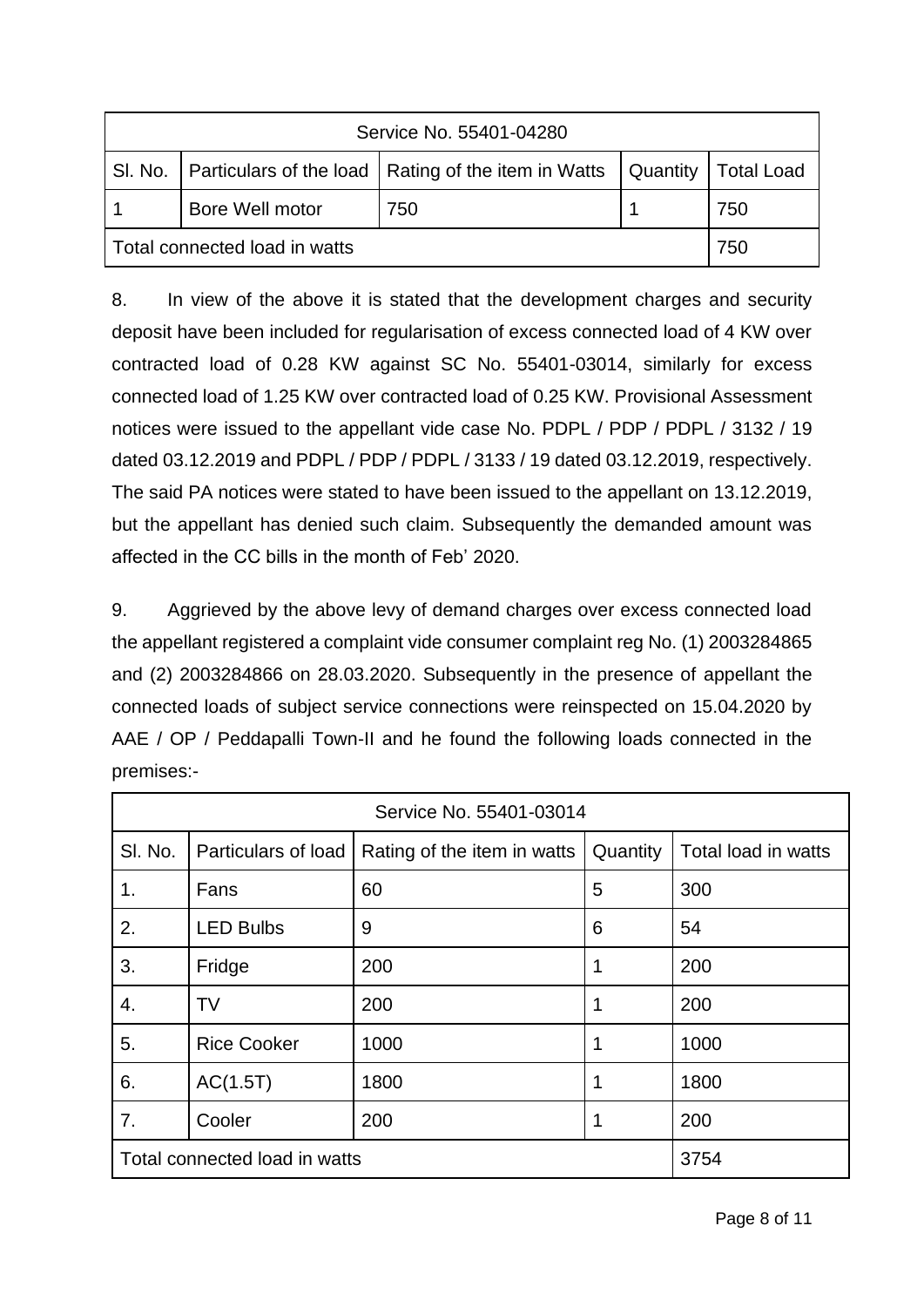| Service No. 55401-04280                                                                 |                 |     |  |     |  |  |
|-----------------------------------------------------------------------------------------|-----------------|-----|--|-----|--|--|
| SI. No.   Particulars of the load   Rating of the item in Watts   Quantity   Total Load |                 |     |  |     |  |  |
|                                                                                         | Bore Well motor | 750 |  | 750 |  |  |
| Total connected load in watts                                                           | 750             |     |  |     |  |  |

10. The reinspection resulted in revised loads of 3754 Watts instead of 3890 Watts against service connection No. 55401 03014 and 750 watts instead of 1500 watts against service connection No. 55401 04280. The appellant contradicted the revised inspection connected load of both the services stating that the rice cooker load was taken as 1 KW whereas as per the label of the rice cooker of Panasonic Model No. SR-WA-10 as 550 watts. The AC load was increased from 1500 watts to 1800 watts in the reinspection which contradicts the initial inspection, further a cooler of 200 watts was added which does not exist. It was alleged that in view of the above given contradiction that there was no inspection done at all initially. The other connection SC No. 55401-04280 which has bore motor of 0.5 HP was initially reported as 2 KW and later reduced to 1 KW. But the said reduction of load from 2 KW to 1 KW was done prior to the complaint raised with CGRF and such the CGRF has not given any relief and delivered the order only based on the respondents reply without considering his grievance. That the service connections were disconnected by the respondents on 24.08.2020 and he was forced to pay the entire amount for restoring the power supply. Having paid the entire amount he had no option left other than to file a complaint with the Forum. Hence requested to take the sympathetic view of the appeal after experiencing the highhanded ness of the licensee.

11. The respondent No. 1, AE / OP / Town-II Peddapalli stated that there is not a much of difference between the intial inspection and reinspection for the service connection No. 55401 03014, the connected load was found to be nearly same as per the previous inspection, to support the action of the officers very strenuously. For the service connection 55401 04280 the 1 KW load was withdrawn and effected in August 2020. That during reinspection the geyser was removed, the cooler was actually seen in the consumer premises and the AC 1.5 ton load is 1800 watts is correct. The service connection was disconnected on 24.08.2020 due to non payment of current consumption charges for Rs. 1725/- from June 2020 to August 2020 and not towards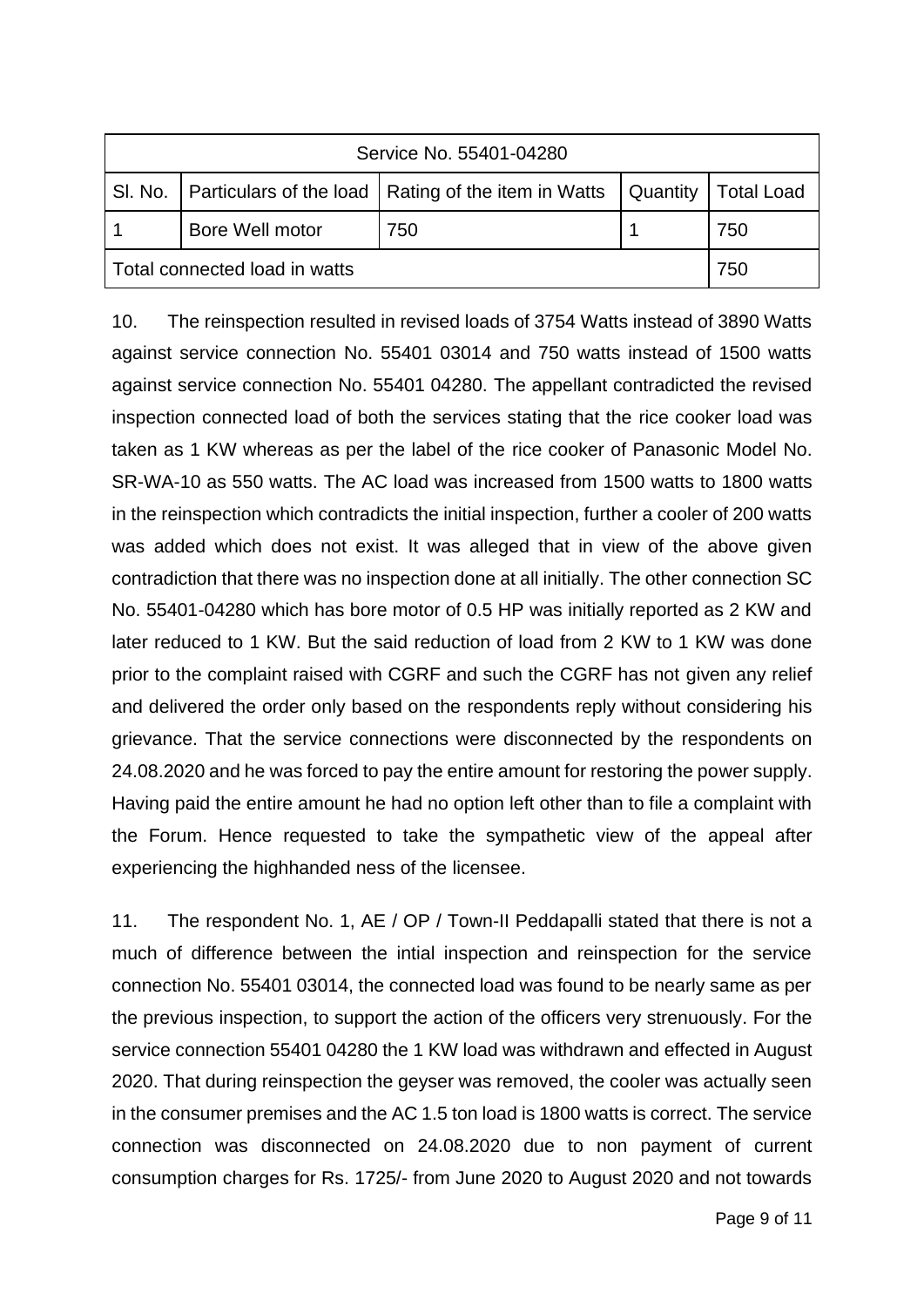the pending payment of development charges as the dispute of the case was still pending in CGRF - Warangal

12. From a bear perusal of the pleadings and submissions, it is clear that the action seems to be couched with complete doubt and shrouded in confusion. Though, the provisional notice has been issued nothing is on record to show that the same is provisional not even served on the appellant, on the other hand the amount involved in the notice is included in the bill for the month of February 2020, without even putting the consumer on notice and deciding his objections, if any. Thus, there is complete violation of the principles of natural justice.

13. It is also noticed that the inspection purported to have been done has not been shown through proper evidence of inspection report. That is to say that both the times the inspection has taken place, but there is no corroboration that the inspection report is shown to the consumer and his signature is obtained as required under the general terms and conditions of supply. This shows the callous attitude with which the issue of the consumer has been dealt with by the officers of the licensee. To top it, the CGRF has lost sight of the need to examine the basic material on which the demand has been arrived or raised.

14. It is also noticed from the material available on record that demand is raised in the month of February 2020 and reinspection is done on 15.04.2020 upon complaint by the consumer. In that event the amount should have been dropped from the bill for the months of February, March and April of 2020 and only after issuing a notice the same could have been shown in the bill if the consumer's explanation is rejected after issuance of notice. Nothing this sort has happened in the matter. In fact the inspection was done in the peak of Covid – 19 situation and reading was taken, where as the relevant time the Hon'ble TSERC has issued directions for collection of average billing upon request of the licensee itself. Thus action of the officers of the licensee would not meet the natural actions and appears to be of malafide intention in the absence any material on record to the contrary.

15. Lastly, it is noticed that the loads vary from the two purported inspections. The loads mentioned in the  $1<sup>st</sup>$  inspection are at variance with the later inspection conducted at the instance of the appellant. It is also worth mentioning that the items